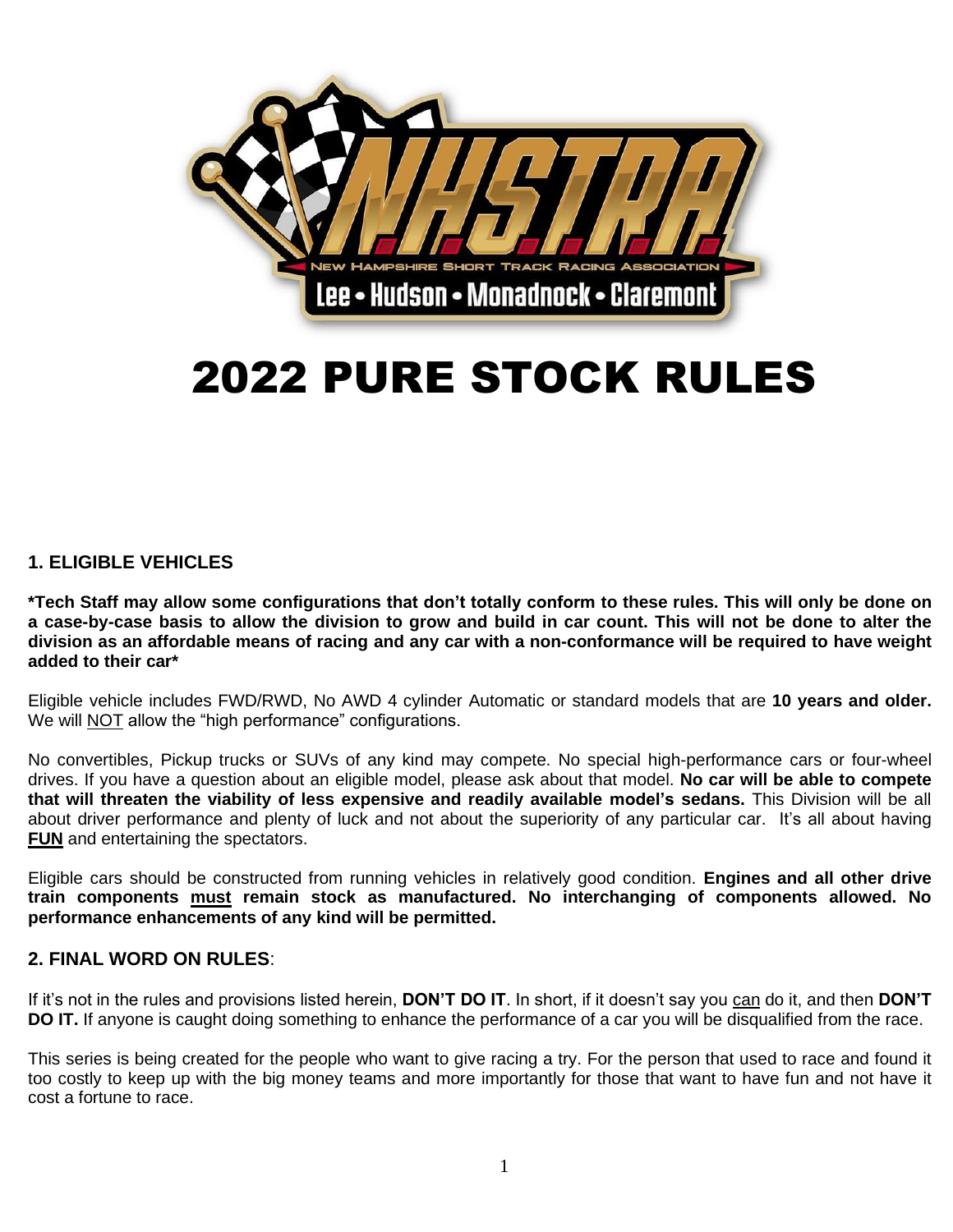# **3. Car configuration**

**A.** Car must have a full width dash, may use stock dash.

#### **B. Car must have a safety kill switch on the left side of dashboard (Negative side of battery).**

**C.** Car may factory column and steering. Any aftermarket column may be used if it is collapsible A removable quick release steering wheel is highly recommended.

**D**. All doors must be welded shut.

**E**. All outside trim must be removed; Door handle holes must be covered with sheet metal.

**F.** All glass must be removed – headlights and taillights, reflectors, including all windows, regulators, and door locks. Front windshield may remain stock or replaced with Lexan**. NO REAR OR SIDE WINDOWS**

**G.** All exterior holes must be patched, headlights, taillights openings etc.

**H**. All air bag sensors and air bags must be disarmed for safety purpose.

#### **I. All cars must have a VIN number.**

**J.** All the interior/trim panels must be removed; this does not allow removal of the metal inner panels; the only exception would be the removal for cage door bars. Firewall between passenger and trunk area must be covered with metal. If inner metal panels are removed for other than door cage bars a weight penalty will/could be added up to 25lbs. A higher weight penalty, if necessary, may/could be added if tech determines that an **extreme** amount of material was removed for lightening proposes and not just for cage construction.

**K**. Drivers side metal interior door panel may be removed for cage purposes only.

**L.** No cutting of exterior sheet metal: fenders, bumpers, trunk, etc. Only the front hood inner panel may be removed.

**M**. **Everything about the vehicle must remain stock for the year, make and model of vehicle being used.** Except for what is permitted or required in this rules package, vehicles must remain completely stock in appearance (aftermarket nose and tail pieces may be used if it is for make and model. Nonconforming panels must be modified to fit the car NOT the car to fit the panel), configuration, set-up, and running gear including motors, transmission. Any variances from this rules package will/may result in the disallowance of competition until the variance is corrected, this will be at the discretion of the Tech Staff.

#### **N. Rub rails are allowed between the front and rear tires only**. **Only 5 Star Lexan Rub Rails are allowed. Rub rails are for paint and lettering protection only.**

#### **4. WHEELBASE**

**A.** Cars must maintain a stock wheelbase for the model used.

#### **5. DRIVE TRAINS:**

**A**. Car must be front wheel drive, No all-wheel drives. No rear wheel drives.

# **B**. **No differential gear changes allowed. No locked differentials allowed.**

**C**. **No performance computer chips allowed.**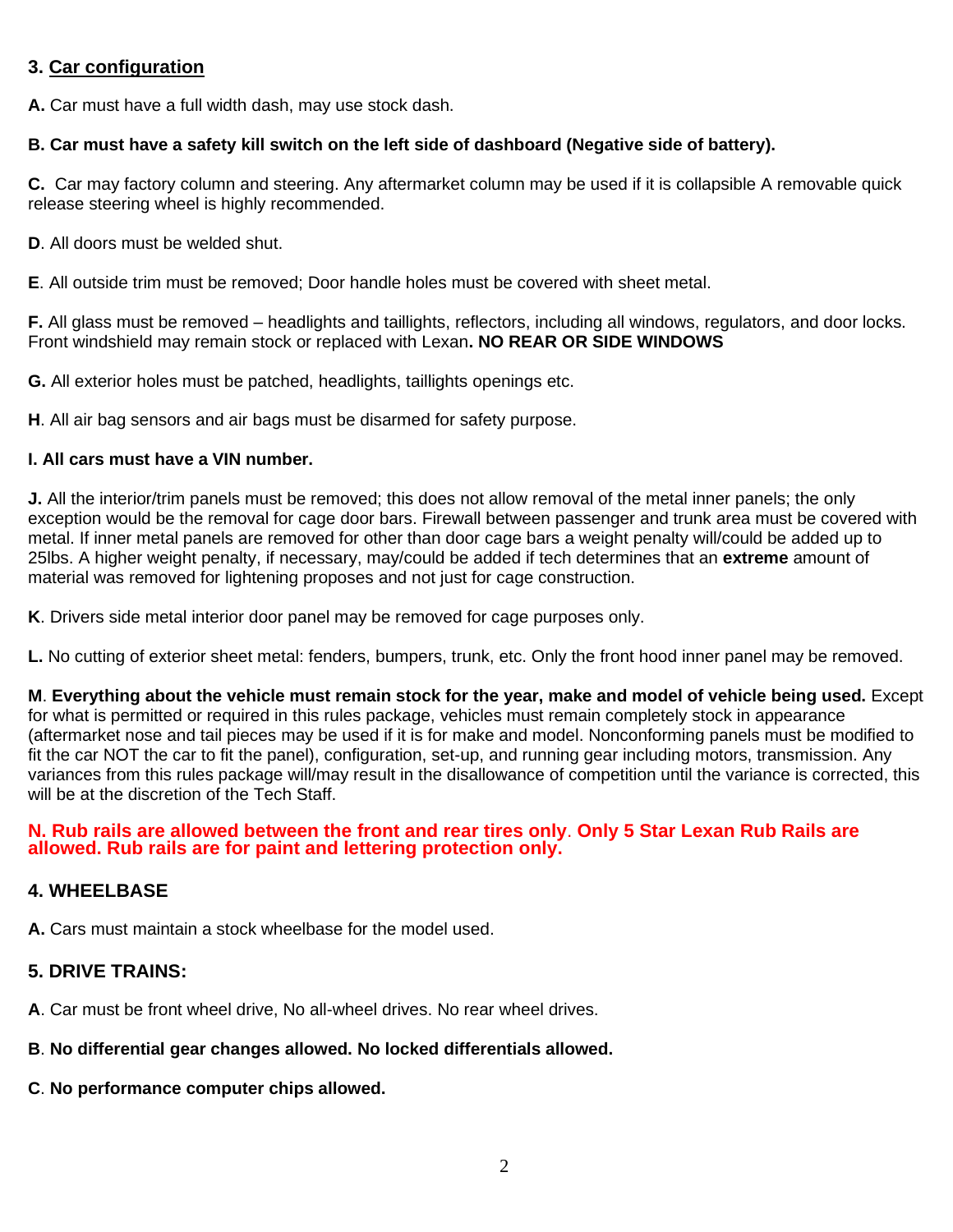**Engines and all other drive train components MUST remain stock as manufactured. No interchanging of components allowed. No performance enhancements of any kind will be allowed.**

# **6. ENGINE**

**A.** Must be 4-cylinder, fuel-injected motor models, stock for year and make and model of car being used (Completely Stock). Engine size and Transmission must be car for car (will be checked by VIN code). No Turbo or Super Charges allowed.

**B**. **Engine will only have water in radiator. Engines will be free of oil leaks and fluid leaks.** 

# **7. EXHAUST SYSTEM**

**A**. Stock headers or high-performance exhaust manifold may be used, ONLY if the car came shipped from the factory with that equipment. Stock exhaust pipe should extend from the manifold to the flange of the catalytic converter.

**B.** The catalytic converter needs to be removed.

**C. Cars must have mufflers.** No side exhausts. Exhaust must dump under car at 90 degrees toward the track surface. Muffler and pipes must be firmly attached to the bottom of the car. **All cars must meet a 96 db. Rule**

# **8. TRANSMISSION**

**A**. Should be an automatic, standard transmissions are allowed but may require additional weight to be added to the car. NHSTRA Tech Staff will consider these on a case-by-case basis and will add a weight penalty only if necessary.

**B**. **NO** traction control devices, stock, or aftermarket.

#### **9. WEIGHT: Right Side**

**A**. Up to **139**HP 1100 Pounds with no penalties after 1200 pounds. **140** to **179**HP 1200 Pounds with no penalties after 1300 pounds. **180**HP and up 1450 Pounds with no penalties after 1550 pounds **ALL PENALTY WEIGHTS WILL GO FROM TRACK TO TRACK**

**B**. 50lbs of right-side weight will be required after 2 feature wins; weights must be mounted under the passenger floorboards, lined up with the driver seat or mounted father ahead towards the passenger side front firewall. Each additional feature win/wins after your 2<sup>nd</sup> win will require you to add an additional 25lbs of weight under the passenger floorboards, this will be up towards the front firewall. Weight box may by welded to the right side of the cage. Only weight allowed is penalty weight and must be on the right side of the car only. **All cars will be weighed at the beginning of racing season to establish a base weight (example a car with a 1150 right side weight must weigh 1200 after 2 feature wins) and may/will be weighed after Heats/Features. Weights may be adjusted at any time to equal competition.** No Penalties will be added when a car reaches its Maximum **Weight** 

**ALL PENALTY WEIGHTS WILL GO FROM TRACK TO TRACK**

**C.** Any added weight must be securely bolted to frame with a minimum of 3/8" bolts or secured in a weight box welded to the roll cage.

**D.** Only weight that can be added is on the right side between the posts of the right side of the cage. No other weight is allowed. Only weight and including penalty can be added the right side between the rightside cage posts.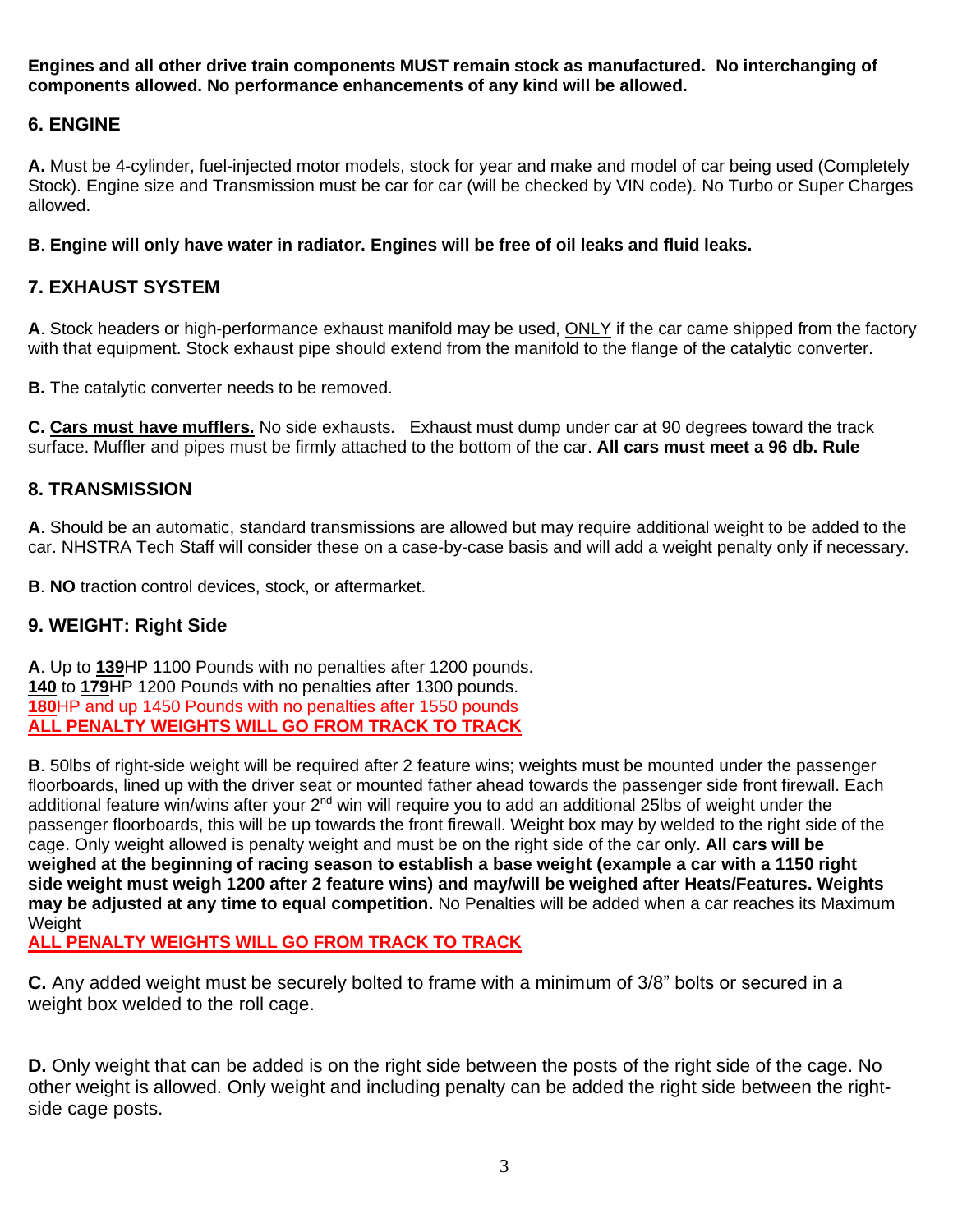# **10. ROLL CAGE**

**A.** All cars must have a four-point roll cage constructed of 1¾" outside diameter X .095 wall steel tubing. The roll cage shall consist of 4 vertical upright bars connected at the top on all sides and shall be adequately cross braced. The base of the upright members shall be solidly welded to the frame of the car. Four curved door bars on the left side and three curved or straight door bars on the right side are mandatory. The roll cage members must closely conform to window/door/roof contour and not be readily apparent when car is viewed from the side. Offset cages are not allowed.

# **10. ROLL CAGE CONT.**

**B**. Forward bars attached to the main cage can only go to the strut tower, minor front bracing for protection of the radiator is allowed. Hoops my come thru the front nose piece but can only be attached to the front bumper and cannot be taller than the radiator. All bracing must pass NHSTRA Tech Staff inspection.

**C.** The roll cage must not alter the geometry of the vehicle.

**D**. Rear roll cage bars are allowed for added/crash protection. Only one side cage bar per side). Rear bars should/must be mounted from back of cage to rear trunk area only. Rear bars **cannot** directly connect to the upper/top part of the rear strut itself (suspension). You may connect a rear center cage bar from side to side of the inner side tub/strut box (recommend). Also, the side-to-side cage bar may be connected to the top of the cage bar that goes into the trunk area.

#### **11. Battery**

Battery may remain in the stock location or **relocated behind the driver's seat. No Battery's in the trunk area, must be in a battery box** acceptable to Lee Tech Staff. Battery must be free from any fluid leaks.

# **12. RACING SEAT/ DRIVER'S HARNESS**

**A**. Padded racing type driver's seat is required. Seat must be bolted to brackets and firmly welded to the roll bar assembly. All bars within the driver's reach must be padded with approved roll bar padding. Cars must have an SFI approved racing harness properly attached to the roll cage bars. Must have a minimum Five Point Harness and be less than 5 years from date of manufacturer.

# **13. BRAKES**

**A**. Car must have brakes on all four (4) wheels and be operational.

- **B**. All ABS systems must be disarmed.
- **C**. All brakes must remain stock for year and make of car

#### **14. SUSPENSION**

**A.** All suspension components must remain stock as manufactured with the exception of adding camber adjustments on the left front and right front suspension only. This is to help prevent outside/inside tire edge wear and for aiding in car handling. A maximum of 2  $\frac{1}{2}$  inches of negative camber is allowed on the right front wheel, left front wheel is allowed 1-inch maximum positive camber. No cutting or changing springs. Right front

and left front upper strut mounts may be slotted for camber adjustments only. Rear camber is allowed **but must not be more than a ¼ inch positive camber on the left rear and ¼ inch negative camber on the right rear. Camber will be measured on the concrete pad with a straight edge (square) with driver in car. Measurements will be taken at the bottom rim lip and at the top of the rim lip the difference between the two is the total camber in inches.**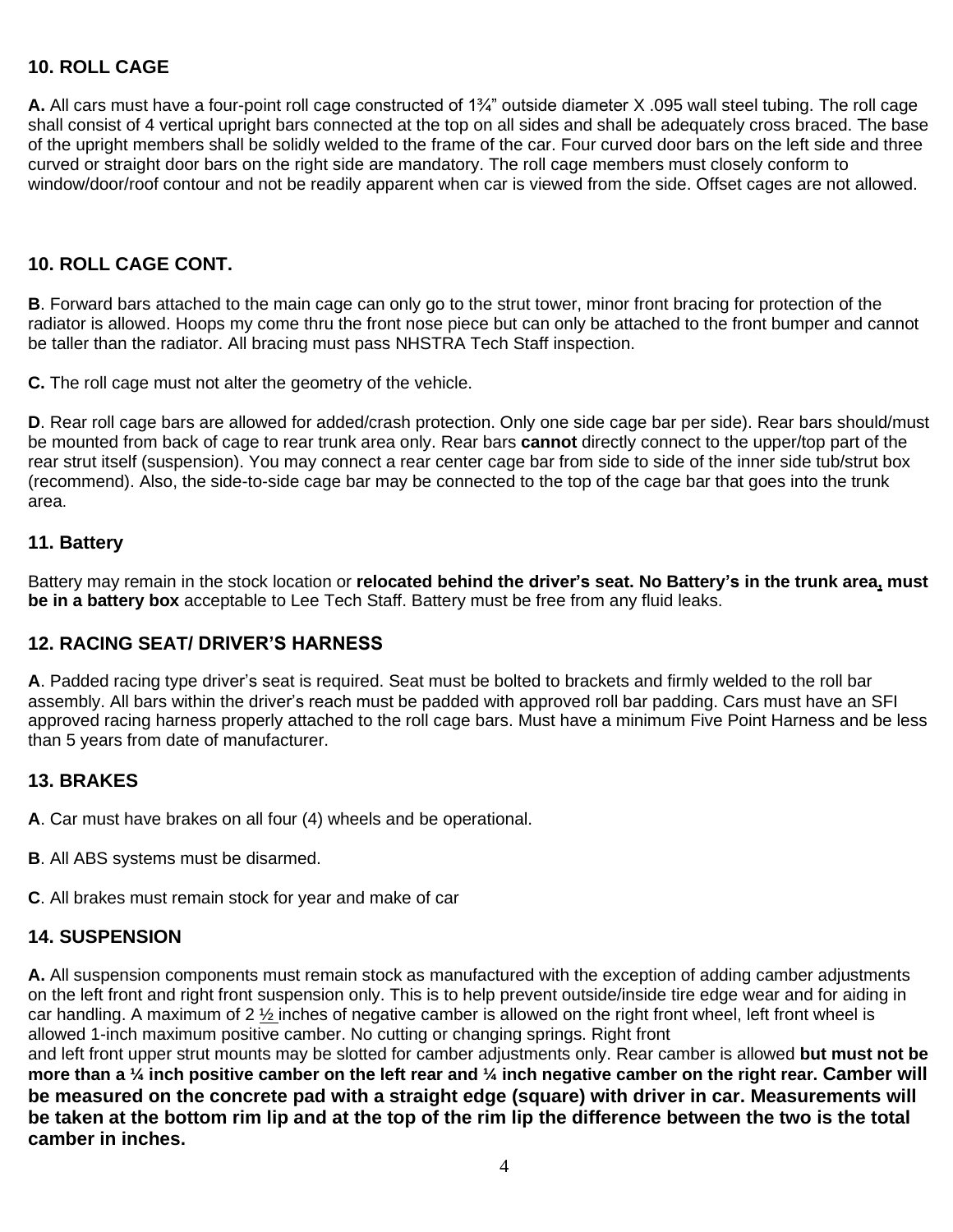**B. No changing, cutting, or lowering of springs allowed, must maintain stock (OEM) ground clearance at all times. NO RACING SPRINGS. Springs must be the same diameter, height, and number of coils on the left and the right side (same spring gauge). Shocks, struts, and springs must be stock or stock replacement type and mounted in the stock location. No covers allowed on shocks and struts. If you replace any part, you must have the sales slip with you if asked if asked by a Track Official. No altered, or high-performance components allowed. No weight jacking devices to increase or decrease spring rate, but you will be allowed the use of one (1) rubber spring spacer, maximum one (1) spring rubber per wheel. Spring rubber length cannot exceed more than the one (1) coil wound (circumference). Or you may use the taller spacers, these are roughly ¾" wide by 2" tall, you can use up to three (3) of these if its only used in one (1) coil wound (circumference). 14. SUSPENSION CONT.**

**C**. Stock Bump stops on struts must 3 inches of travel before the bump stop hits the strut.

**D. All suspension parts must mirror each other left to right. This includes springs, bump stops, and sway bars links.**

# **15. FUEL TANK**

**A**. Racing fuel cell is permitted and highly recommended but is not mandatory. Fuel cells may not be more than 15 gallons in capacity. Fuel cell must be securely fastened with minimum of two 2" x 1/8 metal straps inside in the trunk. No cutting of trunk floorboard when installing a fuel cell. A sheet metal firewall must separate the trunk from the driver's compartment. **Relocated fuel cells must be in the center of the car.**

#### **B**. **IF USING A RACING FUEL CELL AN AFTERMARKET FUEL PRESSURE REGULATOR MAY BE USED BUT MUST MAINTAIN STOCK FUEL PRESSURE.**

# **16. FUEL INCENTIVE PROGRAM:**

**A**. The speedway welcomes New England Racing Fuels & Sunoco. We endorse New England Racing Fuels as part of our sponsorship program, where you, the racer can reap the benefits. You must be a customer and purchase fuel at the speedway; you then will become part of their "Fuel Incentive Program" and have a chance to be rewarded at the season year end banquet. We want to welcome John Holland and New England Racing Fuels to our family of sponsors to where you can be the beneficiary.

# **17. FUEL**

**A.** It is not mandatory to purchase all Sunoco Fuel from New England Racing Fuels at the Speedway. Petroleum based automotive gasoline is the only fuel allowed. No alcohol, No methanol, No nitrous oxide or any other fuel additive may be used. See Fuel Incentive Program above 15 (A).

# **18. TIRES AND WHEELS**

# **A**. **No Racing Tires allowed. No Hoosier, American Racers etc.**

**B**. Tires must be a DOT approved tire up to a 205 series (Width of tire) with no less than a 55-side wall.

**C**. 13 thru16 inch rim sizes are allowed.

**D**. Tires may be different sizes from front to back to manipulate gearing, **but** tires must be same size on the left side to the right side. No running larger tires on one side and smaller tires on the other side to increase stagger.

**E**. Tread wear must not be any lower than 400, 400 covers all current and formerly produced regular DOT tires. **Anything** less than 400 is considered "performance" tire and is not allowed. Tires must have a minimum of 5/32 tread.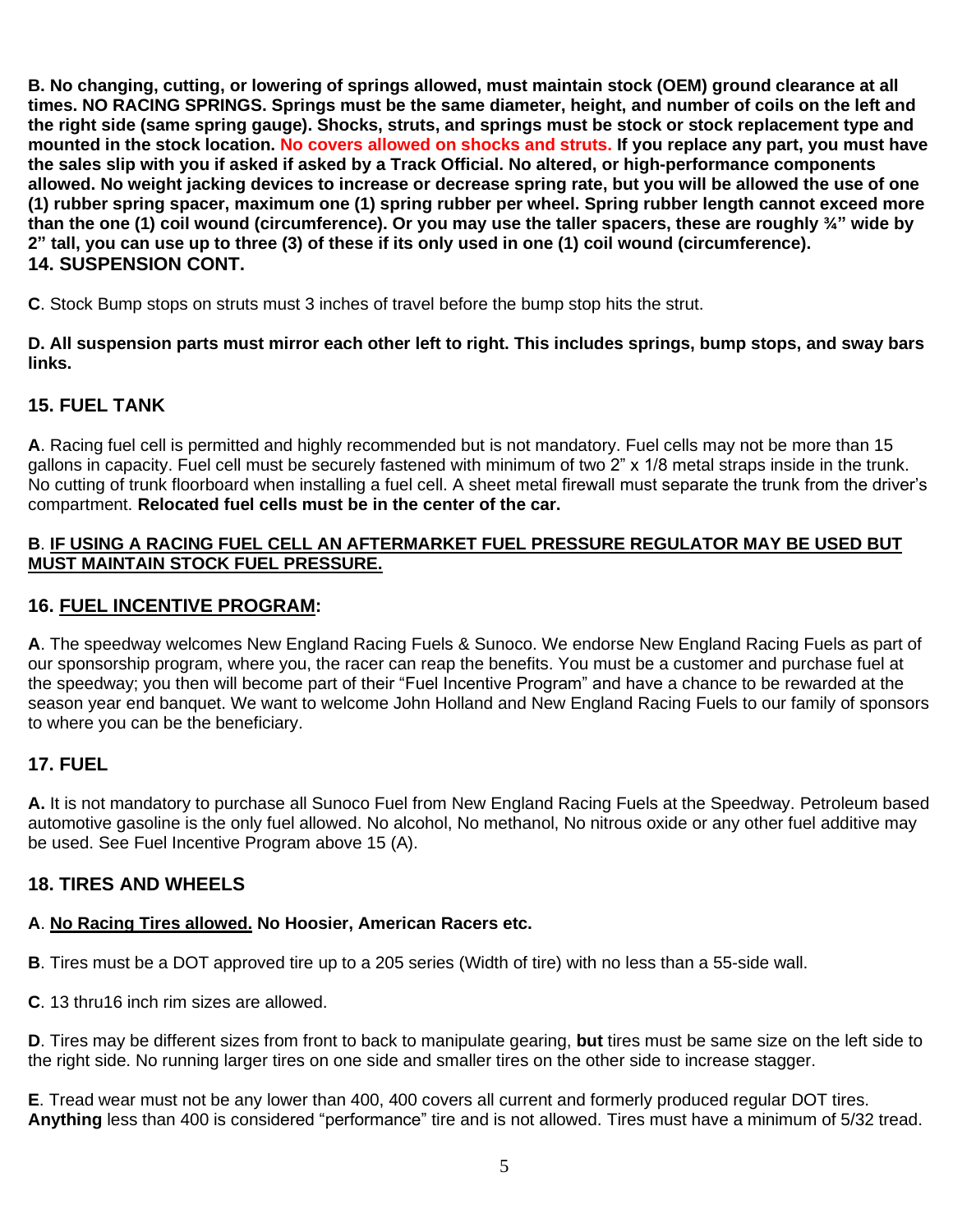# **F**. **ALL WHEELS MUST BE STEEL.**

**G.** Rims must be stock appearing with stock offsets only. Swapping rims is ok as in VW rims on a Honda, Saturn rims on Toyota etc. **No aftermarket or Racing Rims allowed**.

**Tires and wheels must conform to all the listed parameters above. Not following the tire and wheel rules listed above will result in a disqualification at post-race inspection.**

# **19. SAFETY EQUIPMENT**

**A**. An aluminum racing seat is required.

**B**. SFI Five Point Drivers Harness must be less than five years from manufactured date.

**C**. Only Snell approved full face Helmets are allowed. It is highly recommended the use of a Snell SA2005 or newer full-face helmet.

**D.** SFI Window net is required.

**E.** SFI Fire suit required and must be in good condition, no holes, grease etc.

**F**. SFI Racing Gloves required.

**G**. SFI Racing Shoes are highly recommended. Proper footwear is required (non-SFI sneakers will not be allowed).

**H**. Head and Neck restraints are highly recommended and should be used.

#### **20. TRANSPONDER:**

# **A. Transponders are mandatory in all divisions. Pure Stock division transponder must be mounted 10 feet from the front most point of the car.**

**B**. All cars must always be equipped with a transponder and be in operation, during practice, heats and features.

#### **C. AMB Transponders can be purchased by calling 678-816-4000 or go to website: [www.Amb-it.com.](http://www.amb-it.com/)**

#### **20. NASCAR LICENSE**

**A**. If applicable see your General Rules

# **21. POINTS**

**A**. You will be running for Championship points. Points will be awarded and handicapped along with all the other divisions. See points system in the General Rules.

**B**. This division is intended to draw entry-level fans into the sport. It is designed for those with little racing expertise and money to participate in the sport in a big way. However, it is also intended to put on the best possible show for the fans, requiring a certain amount of professionalism in race preparation and attitude on the track. Competitors are urged to race hard to win, not to merely crash and cause havoc. In this class, the playing field is leveled in a way that virtually all have a significant chance to win.

**C. Everything about the vehicle must remain stock for the year, make and model of vehicle being used.** Except for what is permitted or required in this guidebook, vehicles must remain completely stock in appearance, configuration,